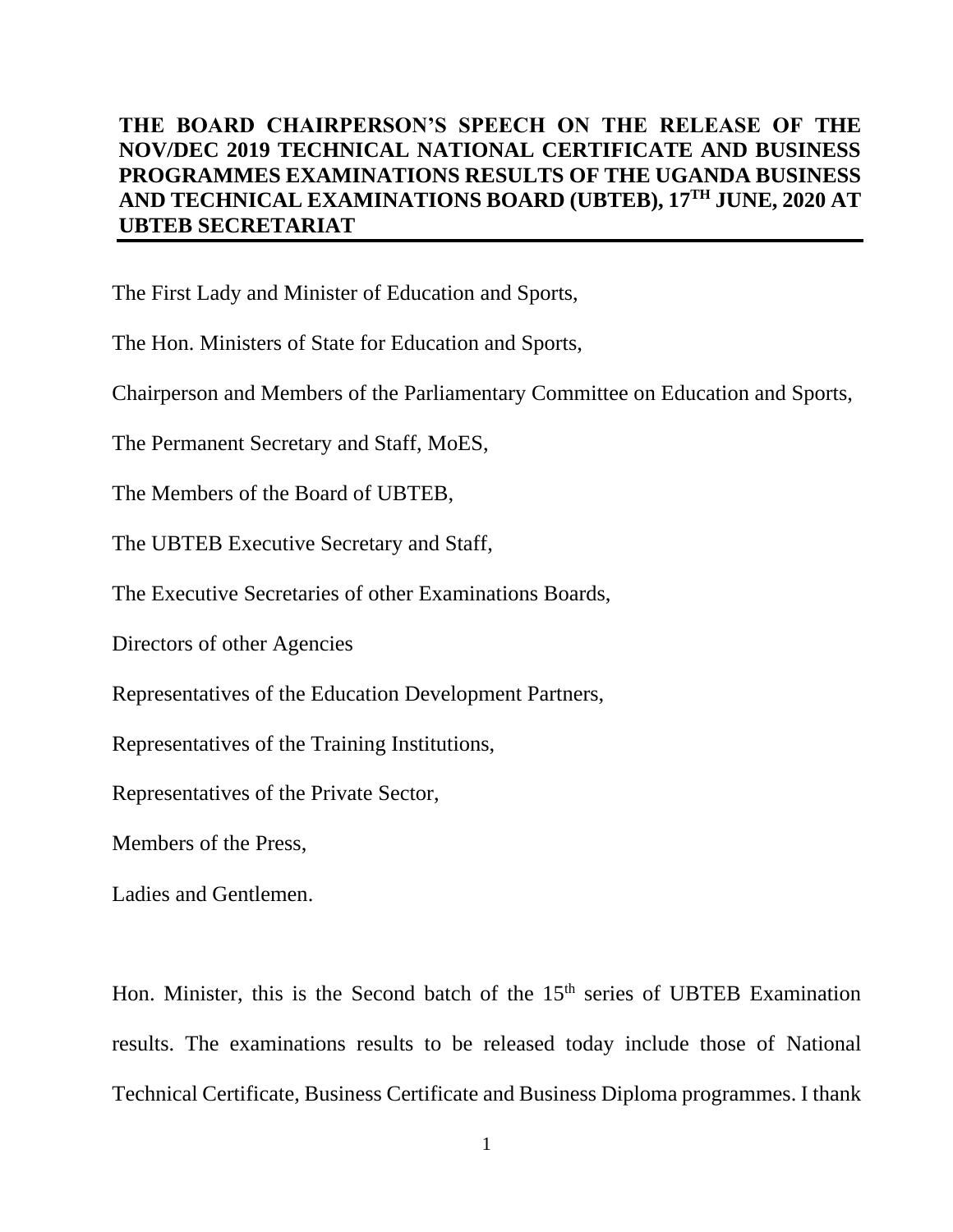you on behalf of the Board for accepting to officiate at the release of these examinations results.

Hon. Minister, during the Nov/Dec, 2019 examinations series, the Board registered a total of 82,356 candidates for examinations including progression examinations for continuing students. On 7<sup>th</sup> February, 2020, you released results of 5,251 candidates for Uganda Community Polytechnic Certificate (UCPC) and Technical Advanced Craft programmes. Today, you are releasing results of the second batch of **21,190** candidates**.** The rest of the results of 55,915 candidates who are continuing students will be released in future. As the Executive Secretary stated, this year's completion rate is 79% for National Technical Certificates and 77% for Business propgrammes.

Hon. Minister, the Board has set strategies towards the attainment of the objectives of the TVET Policy focusing on the promotion and involvement of employers in the training and assessment of TVET programmes. The Board has had interface with all Sector Skills Councils and involved practitioners from world of work in the Assessors' training programme.

I would therefore like to request, through you, that special communication strategies are put in place to promote and sensitize the public on the good intensions and progress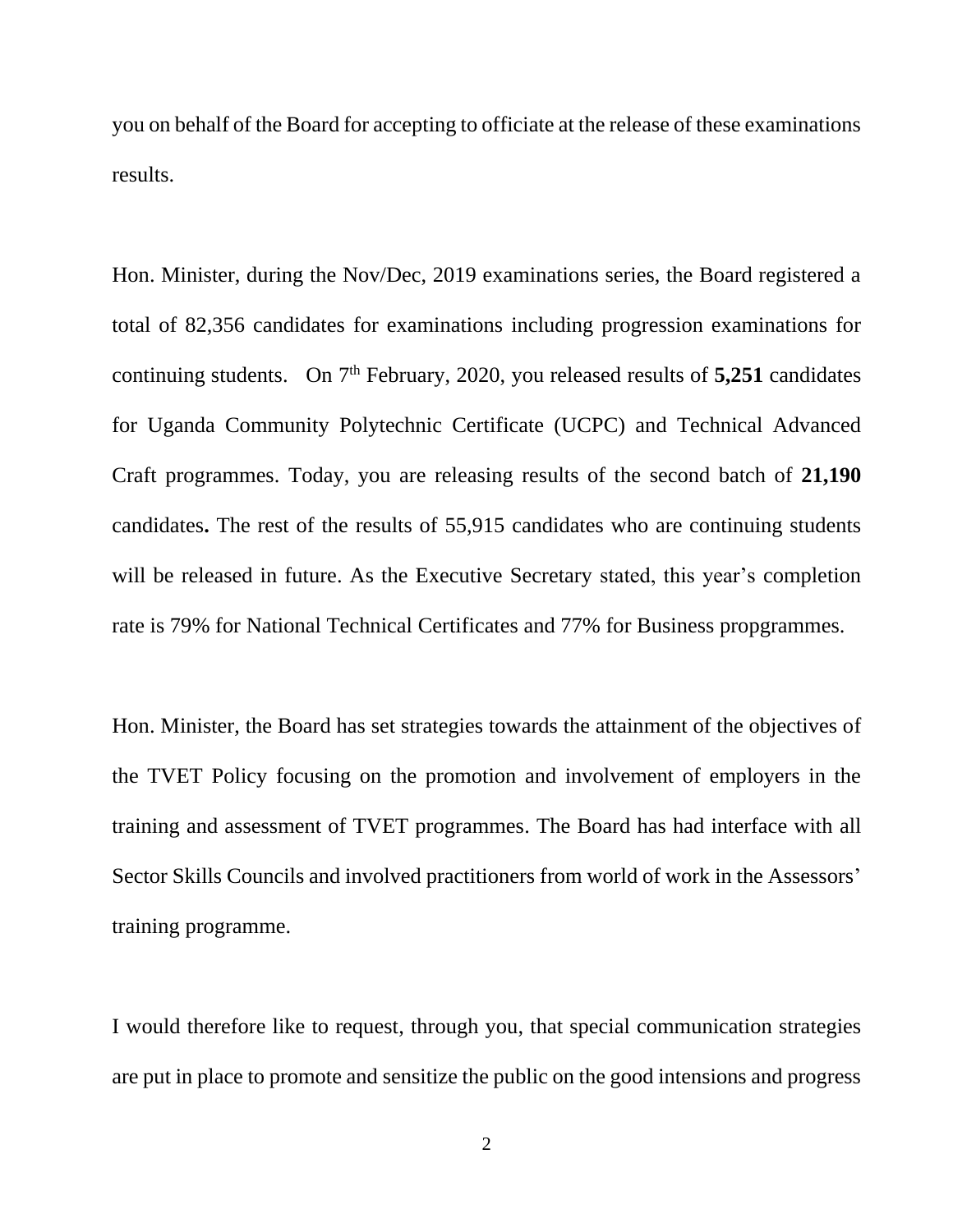of the implementation of the TVET policy. The Board is ready to accelerate and partner with the Ministry to popularize this Policy to the public and those in the industry as well as build the capacity of the members of the world of work to appreciate our call for their committed role in the curricula design, delivery and assessment.

I am happy to report Hon. Minister, that the Board has conducted the first modular curricula assessment for Agricultural certificate and Diploma programmes offered by the Centres of excellence at Bukalasa Agricultural College and the affiliate Technical institutes of Ssese farm Institute, Kaberamaido Technical Institute and Rwentanga Farm Institute under the Uganda Skills Development Project (USDP). A total of 119 candidates were assessed and it is evidence that the Board is committed to implementing the key TVET reforms. We will continue building the capacity of the Board to harness the evolving TVET reforms.

Hon. Minister, as part of our next strategic plan, the Board will among other things aim at getting International Standards Organization (ISO) certification. I am glad to report that the Permanent Secretary has been so supportive in this strategy that will elevate TVET graduates to practice their competences world over. This will increase the graduate employability and adherence to standard operating procedures especially in the areas such as oil and gas sector where ISO certification is a requirement.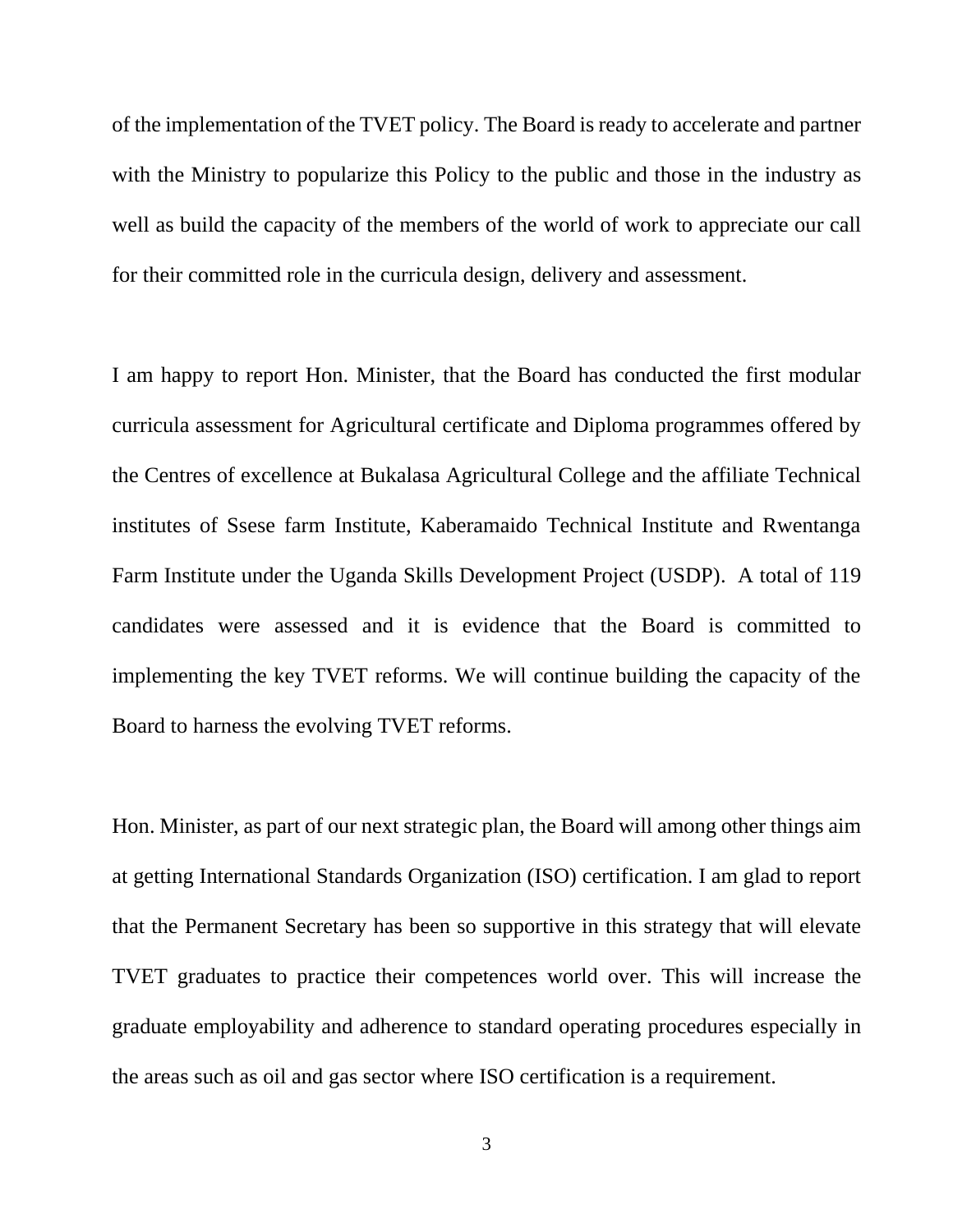Hon. Minister, the Board would like to share its insight into the demands of the communities especially the quest for new training areas. The demand-driven courses in Irrigation Engineering (for Irrigation system maintenance), Locomotive Technology (for railways maintenance) and Mineral Extraction Technology (for minerals extraction) should be considered for assessment by the Board so that the country taps into these new subsectors for development.

Hon. Minister, the Board has embarked on total automation of the key examinations and assessment processes. Today, the Board conducts on line registration, and online access of examinations' results among others. I am glad to report that beginning with the conduct of the next examinations series, the Board will automate the process of receiving students' continuous assessment marks including industrial training marks from training institutions. The Board has shared all the training manuals online ahead of training of academic registrars once the training institutions are re-opened.

Hon. Minister, in view of the COVID-19 pandemic and the impact on learning training in Education Institutions, I implore the Ministry and the training Institutions to design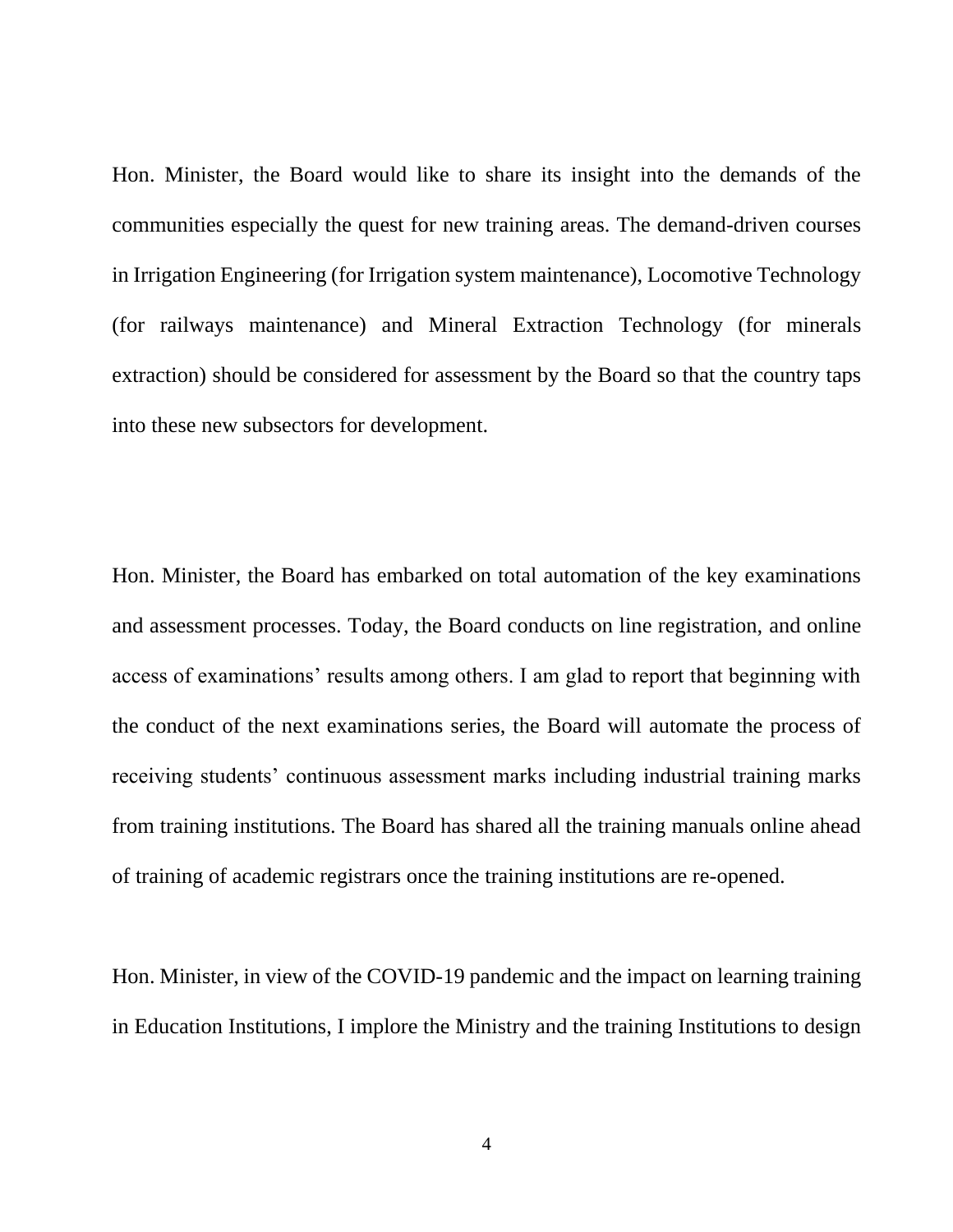strategies and commit funds towards E-learning so that there is greater flexibility in training as well as self-paced learning.

Hon. Minister, at the recent release of UCPC and Advanced Craft examinations, the Board informed you about the plans for engaging industrial based stakeholders in assessment. I am glad to inform you that the Board has engaged Agencies such as National Water and Sewerage Corporation, Kakira Sugar works Ltd and Toyota Uganda Ltd who will continue to have a skills interface with the UBTEB Assessors and Staff and build their capacity and productivity following the trending Technological advancement.

Hon. Minister, as already reported by the Executive Secretary, we have enforced discipline in the conduct of examinations. The Board with your support has made it clear that we cannot handle examinations malpractice lightly. The Board is therefore recommending to you cancellation of results of the entire semester for 52 candidates that were engaged in examination malpractices. Trainees and parents therefore need to desist from the vice.